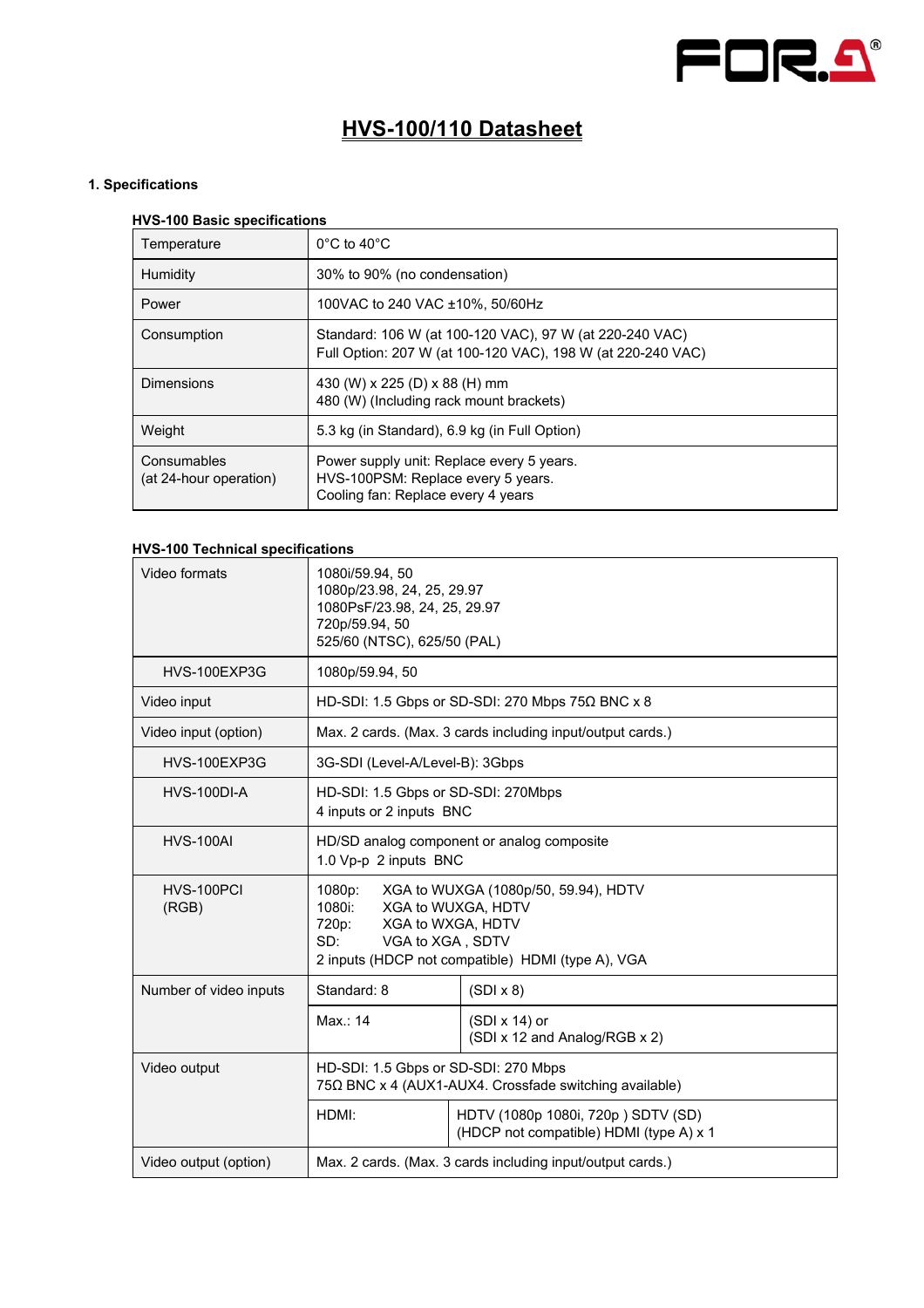

| HVS-100EXP3G              | 3G-SDI (Level-A): 3Gbps                                                                                                                                                                          |                                                                                                                                            |                                                                     |  |
|---------------------------|--------------------------------------------------------------------------------------------------------------------------------------------------------------------------------------------------|--------------------------------------------------------------------------------------------------------------------------------------------|---------------------------------------------------------------------|--|
| <b>HVS-100DO</b>          | HD-SDI: 1.5 Gbps or SD-SDI: 270 Mbps<br>2 outputs BNC                                                                                                                                            |                                                                                                                                            |                                                                     |  |
| <b>HVS-100AO</b>          | HD/SD analog component or analog composite<br>1.0 Vp-p 2 outputs BNC                                                                                                                             |                                                                                                                                            |                                                                     |  |
| HVS-100PCO<br>(HDMI: RGB) | 2 outputs (HDCP not compatible), HDMI (type A), VGA<br>XGA~WUXGA (except 1080p/23.98, 24), HDTV<br>1080p:<br>1080i:<br>SXGA to WUXGA, HDTV<br>720p:<br>SXGA, WXGA, HDTV<br>SD:<br>SVGA, SDTV     |                                                                                                                                            |                                                                     |  |
| (VGA)                     | 1080i:<br>720p:<br>SD:                                                                                                                                                                           | SVGA (RGB)                                                                                                                                 | SXGA to WUXGA (RGB), HDTV (YPbPr)<br>SXGA, WXGA (RGB), HDTV (YPbPr) |  |
| Number of video outputs   | Standard: 5                                                                                                                                                                                      |                                                                                                                                            | (SDI x 4, HDMl x1)                                                  |  |
|                           | Max: 9                                                                                                                                                                                           |                                                                                                                                            | (SDI x 4, HDMI x1, SDI/Analog/RGB x 4)                              |  |
| Genlock input             |                                                                                                                                                                                                  | BB: NTSC: 0.429 Vp-p/PAL: 0.45Vp-p or<br>Tri-level Sync: 0.6 Vp-p<br>75Ω BNC x 1, loop-through (Terminate with 75Ω terminator, if unused.) |                                                                     |  |
| Genlock phase adjust      | Horizontal: +1H                                                                                                                                                                                  |                                                                                                                                            |                                                                     |  |
| Genlock output            | BB: NTSC: 0.429 Vp-p/PAL: 0.45Vp-p or<br>Tri-level Sync: 0.6 Vp-p<br>$750$ BNC x 1                                                                                                               |                                                                                                                                            |                                                                     |  |
| Signal processing         | 4:2:2 Digital component                                                                                                                                                                          |                                                                                                                                            |                                                                     |  |
| Quantization              | HD/SD-SDI: 10-bit                                                                                                                                                                                |                                                                                                                                            |                                                                     |  |
| FS / Process Amp          | Frame Synchronizer and Process Amp features on each input                                                                                                                                        |                                                                                                                                            |                                                                     |  |
| Effect                    |                                                                                                                                                                                                  |                                                                                                                                            |                                                                     |  |
| Pattern                   | <b>WIPE</b>                                                                                                                                                                                      |                                                                                                                                            | 100 patterns, Border and Softness                                   |  |
|                           | 2D DVE                                                                                                                                                                                           | 36 patterns                                                                                                                                |                                                                     |  |
| Sub-effect channel        |                                                                                                                                                                                                  |                                                                                                                                            | x 2 (SBEF1 and SBEF2) available on inputs                           |  |
| Transition                | Execution: Fader lever, AUTO or CUT button<br>Type: MIX or WIPE (DVE included)                                                                                                                   |                                                                                                                                            |                                                                     |  |
| Still/Clip memory         | 2 still buffers with backup feature<br>2 clip buffers, Recording capacity: 7.5 seconds (HD video)for each                                                                                        |                                                                                                                                            |                                                                     |  |
| Key                       |                                                                                                                                                                                                  |                                                                                                                                            |                                                                     |  |
| <b>KEY/DSK</b>            | $x$ 4 (KEY $x$ 2 and DSK $x$ 2)<br>Luminance, Full or Bus key,<br>KEY1, KEY2: Edge/shadow effects<br>DSK1, DSK2: Direct display on AUX outputs possible                                          |                                                                                                                                            |                                                                     |  |
| Chroma key channel        | x 1 (used for switcher source / direct output)                                                                                                                                                   |                                                                                                                                            |                                                                     |  |
| <b>DVE</b> channel        |                                                                                                                                                                                                  |                                                                                                                                            | x 4 (2D) Available on BKGD, KEY and DSK                             |  |
| Multiviewer channel       | x 1 with 2/4/5/7/9/10/11/16-way split views<br>Display: Title, Tally, Audio Level Meter, Safety Area and Frame Border<br>Layout backup: Up to 8 patterns<br>1 frame delay relative to PGM output |                                                                                                                                            |                                                                     |  |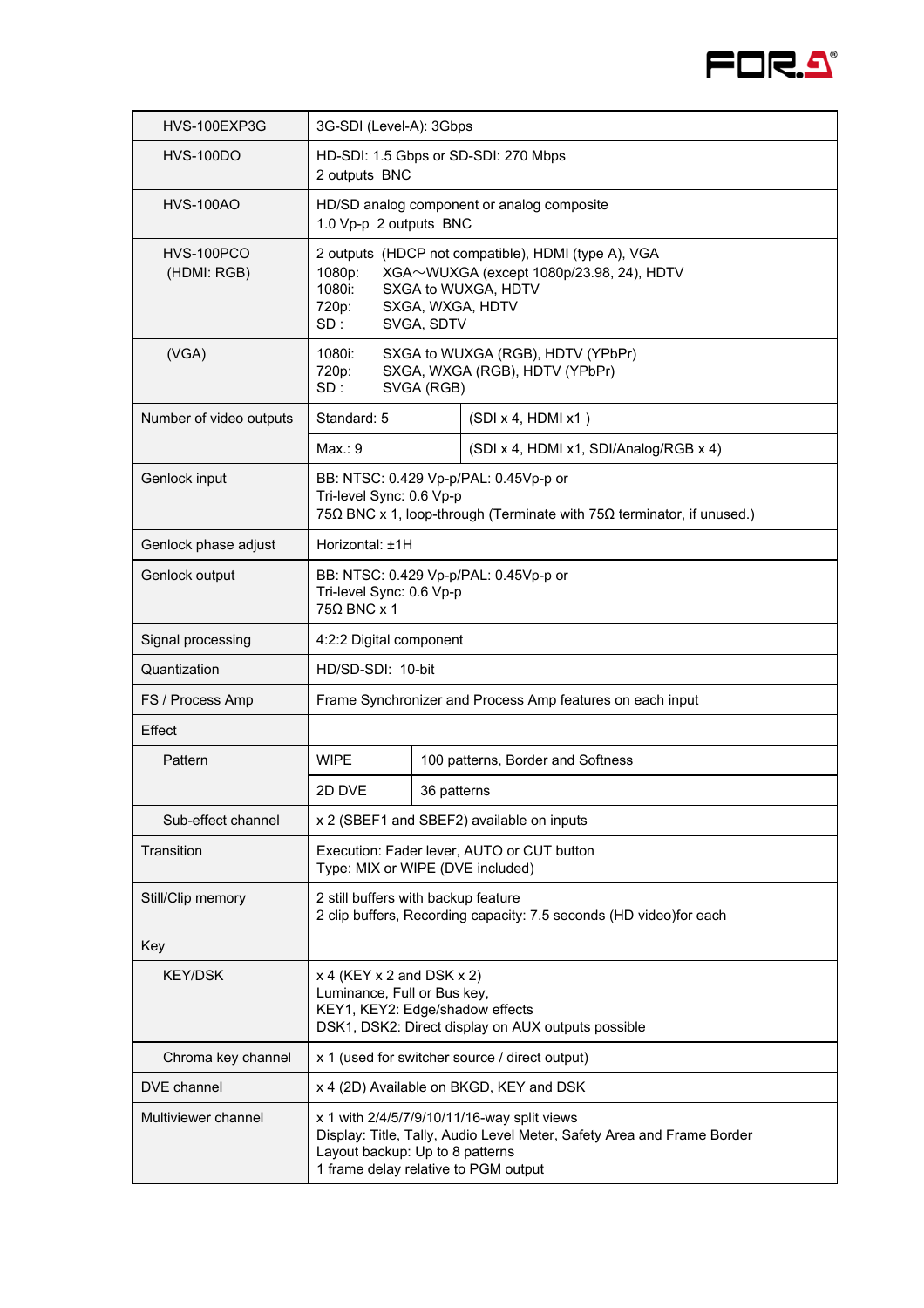

| Event memory                      | 100 events                                                                                                                                                                      |                            |  |
|-----------------------------------|---------------------------------------------------------------------------------------------------------------------------------------------------------------------------------|----------------------------|--|
| Video phase adjust                | $\pm 0.5$ H (1080/50p Level-B: -0.3 H to +0.7H)                                                                                                                                 |                            |  |
| I/O delay                         | Minimum delay:                                                                                                                                                                  | HD: 1H, SD: 1H             |  |
|                                   | If FS or Up-resize engine used:                                                                                                                                                 | 1-2 frames + Minimum delay |  |
|                                   | If FS or Up-resize engine plus DVE used:                                                                                                                                        | 2-3 frames + Minimum delay |  |
|                                   | FS or Up-resize engine plus Output resize<br>engine and DVE used:                                                                                                               | 3-4 frames + Minimum delay |  |
| Interfaces                        |                                                                                                                                                                                 |                            |  |
| TO OU                             | For HVS-100OU connection, RJ-45 x 1                                                                                                                                             |                            |  |
| LAN                               | 100Base-TX/100BASF-T RJ-45 x 1                                                                                                                                                  |                            |  |
| GPI IN/TALLY OUT                  | 25-pin D-sub (female) x 1 (inch screw)<br>24-input/output (GPI input/output and tally output programmable)<br>Open collector or no-voltage contact input, open collector output |                            |  |
| RS-422                            | 9-pin D-sub (female) x 2 (with inch screws)<br>* For VTR, router and tally unit connection                                                                                      |                            |  |
| <b>USB MEMORY</b><br>(Front side) | For USB flash drive connection, USB1.1, Type A connector x 1                                                                                                                    |                            |  |

# **HVS-100 Options**

| HVS-100ARC       | Arcnet I/F Card                 |
|------------------|---------------------------------|
| <b>HVS-100ED</b> | <b>Editor Control Software</b>  |
| HVS-100EXP3G     | <b>3Gbps Expansion Software</b> |
| HVS-100PSM       | MU Redundant Power Supply Unit  |
| HVS-100DI-A      | 4 Channel Digital Input Card    |
| <b>HVS-100AI</b> | 2 Channel Analog Input Card     |
| HVS-100PCI       | 2 Channel VGA/HDMI Input Card   |
| <b>HVS-100DO</b> | 2 Channel Digital Output Card   |
| <b>HVS-100AO</b> | 2 Channel Analog Output Card    |
| HVS-100PCO       | 2 Channel VGA/HDMI Output Card  |
| <b>HVS-100VR</b> | <b>Virtual Link Software</b>    |
| <b>HVS-100IS</b> | Infinity Set Link Software      |

#### **HVS-100 Accessories**

AC cord, Quick setup guide, CD-ROM, and EIA rack mount brackets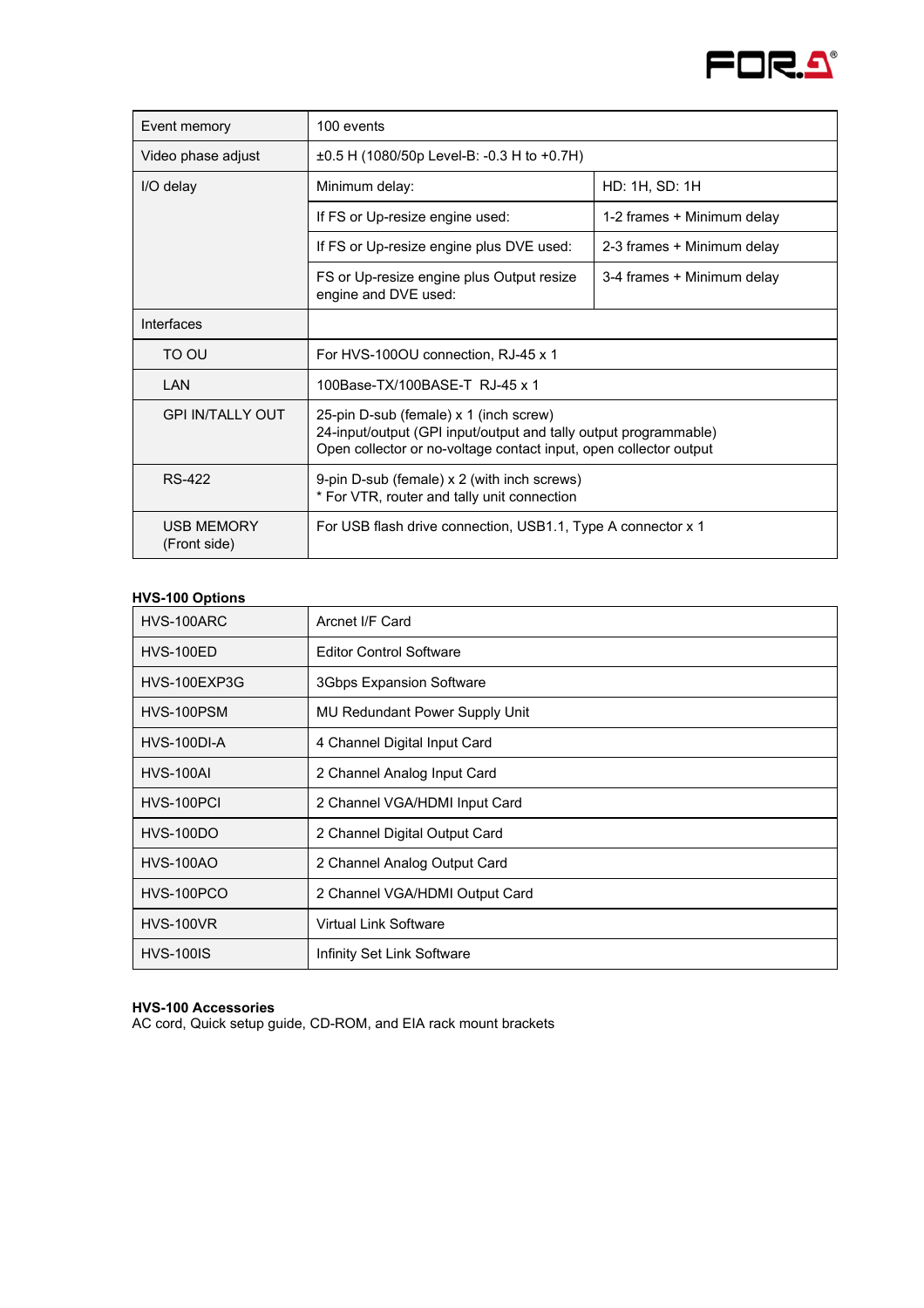

#### **HVS-100OU Basic specifications**

| Temperature                           | $0^{\circ}$ C to 40 $^{\circ}$ C                                                |
|---------------------------------------|---------------------------------------------------------------------------------|
| Humidity                              | 30% to 90% (no condensation)                                                    |
| Power                                 | 100VAC to 240 VAC ±10%, 50/60Hz<br>DC 12V (Supplied from the AC adapter)        |
| Consumption                           | 13W (at 100-120V AC), 14W (at 100-120V AC)                                      |
| <b>Dimensions</b>                     | 420 (W) x 246 (D) x 87.2 (H) mm                                                 |
| Weight                                | $2.6$ kg                                                                        |
| Consumables<br>(at 24-hour operation) | Power supply unit: Replace every 5 years.<br>HVS-100PSO: Replace every 5 years. |

#### **HVS-100OU Technical specifications**

| Interfaces  |                                   |
|-------------|-----------------------------------|
| TO MU (LAN) | For HVS-100 connection, RJ-45 x 1 |

## **HVS-100OU Options**

| HVS-100PSO              | OU Redundant Power Supply Unit |
|-------------------------|--------------------------------|
| EIA Rack Mount Brackets |                                |

#### **HVS-100OU Accessories**

MU and Control panel connecting cable, and AC adapter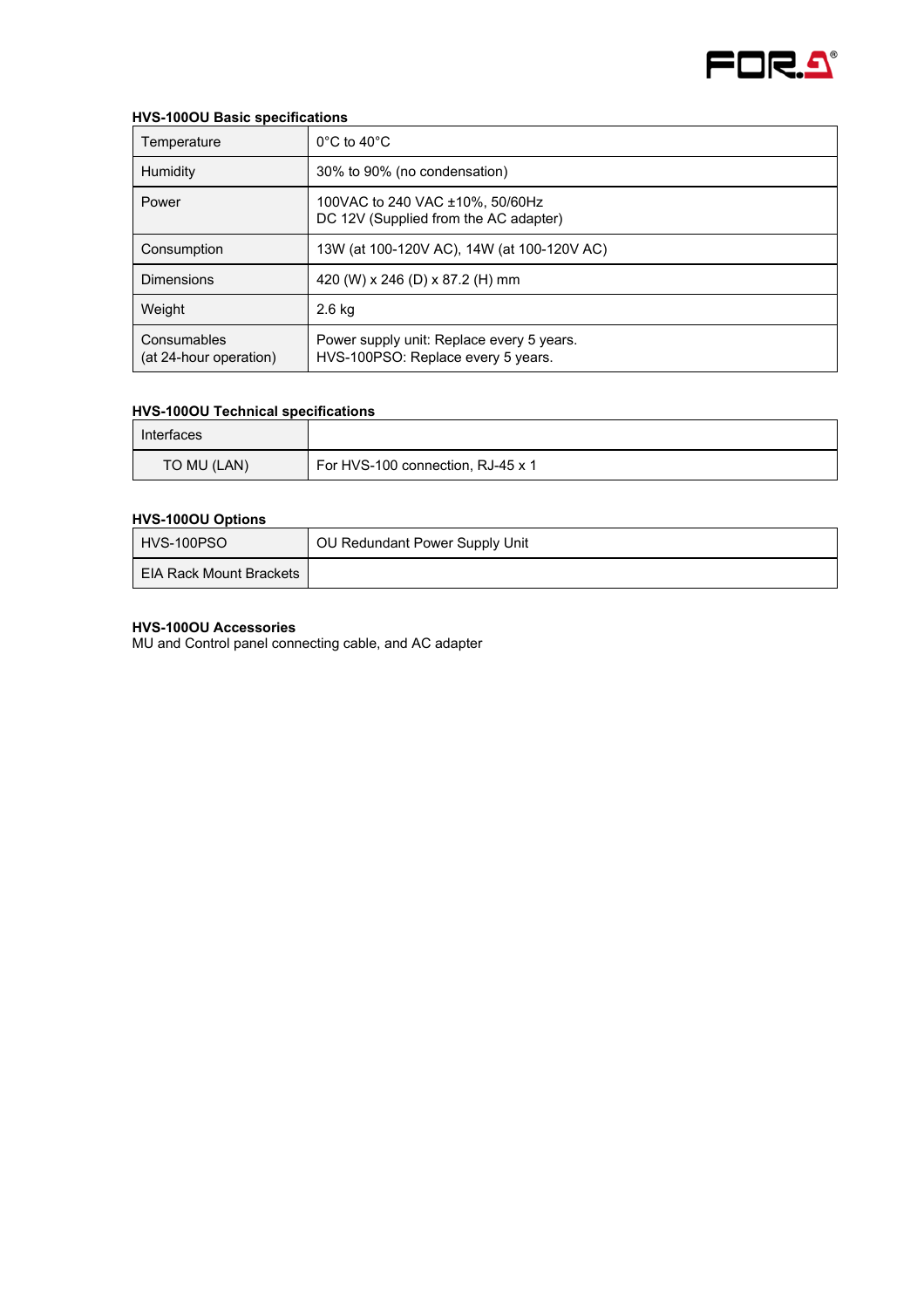

## **HVS-110 Basic specifications**

| Temperature                           | $0^{\circ}$ C to 40 $^{\circ}$ C                                                                                      |
|---------------------------------------|-----------------------------------------------------------------------------------------------------------------------|
| Humidity                              | 30% to 90% (no condensation)                                                                                          |
| Power                                 | 100VAC to 240 VAC ±10%, 50/60Hz<br>DC 12V / 16 A (Supplied from the AC adapter)                                       |
| Consumption                           | 100 W (at 100-120 VAC), 99 W (at 220-240 VAC)                                                                         |
| <b>Dimensions</b>                     | 420 (W) x 246 (D) x 129.3 (H) mm                                                                                      |
| Weight                                | 5.6 kg (in Standard (including AC adapter)),<br>6.4 kg (with HVS-110PSM installed)                                    |
| Consumables<br>(at 24-hour operation) | Power supply unit: Replace every 5 years.<br>HVS-110PSM: Replace every 5 years.<br>Cooling fan: Replace every 4 years |

#### **HVS-110 Technical specifications**

| <b>Video Formats</b>     | 1080i/59.94, 50<br>1080p/23.98, 24, 25, 29.97<br>1080PsF/23.98, 24, 25, 29.97<br>720p/59.94, 50<br>525/60 (NTSC), 625/50 (PAL)          |                                                                                                |                                                                               |
|--------------------------|-----------------------------------------------------------------------------------------------------------------------------------------|------------------------------------------------------------------------------------------------|-------------------------------------------------------------------------------|
| HVS-100EXP3G             | 1080p/59.94, 50                                                                                                                         |                                                                                                |                                                                               |
| Video Input              |                                                                                                                                         |                                                                                                | HD-SDI: 1.5 Gbps or SD-SDI: 270 Mbps 75Ω BNC x 12                             |
| HVS-100EXP3G             | 3G-SDI (Level-A/Level-B) : 3Gbps                                                                                                        |                                                                                                |                                                                               |
| Video Output             |                                                                                                                                         | HD-SDI: 1.5 Gbps or SD-SDI: 270 Mbps<br>75Ω BNC x 8 (AUX1-AUX8. Crossfade switching available) |                                                                               |
| HVS-100EXP3G             | 3G-SDI (Level-A): 3Gbps                                                                                                                 |                                                                                                |                                                                               |
|                          | HDMI:                                                                                                                                   |                                                                                                | HDTV (1080i, 720p) SDTV (SD)<br>HDCP unsupported<br>HDMI type A connector x 1 |
| Genlock Input            | BB: NTSC: 0.429 Vp-p/PAL: 0.45Vp-p or Tri-level Sync: 0.6 Vp-p<br>75Ω BNC x 1, loop-through (Terminate with 75Ω terminator, if unused.) |                                                                                                |                                                                               |
| Genlock phase adjust     | Horizontal: ±1H                                                                                                                         |                                                                                                |                                                                               |
| <b>Genlock Output</b>    | BB: NTSC: 0.429 Vp-p/PAL: 0.45Vp-p or Tri-level Sync: 0.6 Vp-p<br>$75\Omega$ BNC x 1                                                    |                                                                                                |                                                                               |
| <b>Signal Processing</b> | 4:2:2 Digital component                                                                                                                 |                                                                                                |                                                                               |
| Quantization             | HD/SD-SDI: 10-bit                                                                                                                       |                                                                                                |                                                                               |
| FS / Process Amp         | Frame Synchronizer feature on INPUT01-08<br>Process Amp feature on each input                                                           |                                                                                                |                                                                               |
| <b>Fffect</b>            |                                                                                                                                         |                                                                                                |                                                                               |
| Pattern                  | <b>WIPE</b>                                                                                                                             |                                                                                                | 100 patterns, Border and Softness                                             |
|                          | 2D DVE                                                                                                                                  | 36 patterns                                                                                    |                                                                               |
| Sub-effect channel       |                                                                                                                                         | x 2 (SBEF1 and SBEF2) available on inputs                                                      |                                                                               |
| Transition               | Execution: Fader lever, AUTO or CUT button<br>Type: MIX or WIPE (DVE included)                                                          |                                                                                                |                                                                               |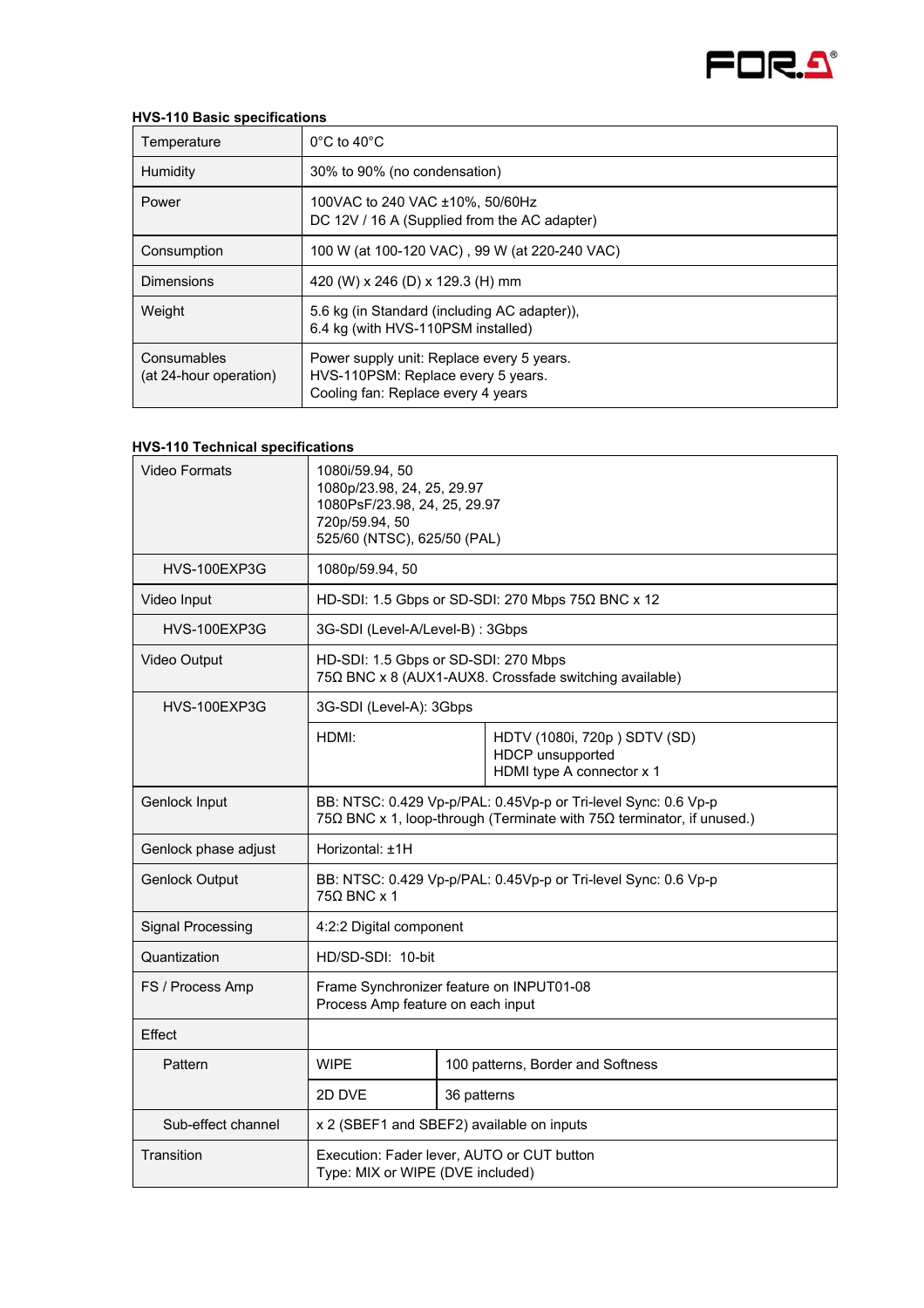

| <b>Still/Clip Memory</b>          | 2 still buffers with backup feature<br>2 clip buffers, Recording capacity: 7.5 seconds (HD video)for each                                                                                        |                            |  |
|-----------------------------------|--------------------------------------------------------------------------------------------------------------------------------------------------------------------------------------------------|----------------------------|--|
| Key                               |                                                                                                                                                                                                  |                            |  |
| <b>KEY/DSK</b>                    | $x$ 4 (KEY $x$ 2 and DSK $x$ 2)<br>Luminance, Full or Bus key,<br>KEY1, KEY2: Edge/shadow effects<br>DSK1, DSK2: Direct display on AUX outputs possible                                          |                            |  |
| Chroma key channel                | x 1 (used for switcher source / direct output)                                                                                                                                                   |                            |  |
| DVE channel                       | x 4 (2D) Available on BKGD, KEY and DSK                                                                                                                                                          |                            |  |
| Multiviewer channel               | x 1 with 2/4/5/7/9/10/11/16-way split views<br>Display: Title, Tally, Audio Level Meter, Safety Area and Frame Border<br>Layout backup: Up to 8 patterns<br>1 frame delay relative to PGM output |                            |  |
| <b>Event Memory</b>               | 100 events                                                                                                                                                                                       |                            |  |
| Video phase adjust                | $\pm 0.5$ H (1080/50p Level-B: -0.3 H to +0.7H)                                                                                                                                                  |                            |  |
| I/O Delay                         | Minimum delay:<br>HD: 1H, SD: 1H                                                                                                                                                                 |                            |  |
|                                   | If FS or Up-resize engine used:                                                                                                                                                                  | 1-2 frames + Minimum delay |  |
|                                   | If FS or Up-resize engine plus DVE used:                                                                                                                                                         | 2-3 frames + Minimum delay |  |
|                                   | FS or Up-resize engine plus Output resize<br>engine and DVE used:                                                                                                                                | 3-4 frames + Minimum delay |  |
| Interfaces                        |                                                                                                                                                                                                  |                            |  |
| LAN                               | 100Base-TX/1000BASE-T RJ-45 x 1                                                                                                                                                                  |                            |  |
| <b>GPI IN/TALLY OUT</b>           | 25-pin D-sub (female) x 1 (inch screw)<br>24-input/output (GPI input/output and tally output programmable)<br>Open collector or no-voltage contact input, open collector output                  |                            |  |
| <b>RS-422</b>                     | 9-pin D-sub (female) x 2 (with inch screws)<br>* For VTR, router, tally unit and editor connection                                                                                               |                            |  |
| <b>USB MEMORY</b><br>(Front side) | For USB flash drive connection, USB1.1, Type A connector x 1                                                                                                                                     |                            |  |

#### **HVS-110 Options**

| HVS-100ARC                     | Arcnet I/F Card                    |
|--------------------------------|------------------------------------|
| HVS-100ED                      | <b>Editor Control Software</b>     |
| <b>HVS-100VR</b>               | <b>Virtual Link Software</b>       |
| <b>HVS-100IS</b>               | Infinity Set Link Software         |
| HVS-100EXP3G                   | 3Gbps Expansion Software           |
| HVS-110PSM                     | <b>Redundant Power Supply Unit</b> |
| <b>EIA Rack Mount Brackets</b> |                                    |

# **HVS-110 Accessories**

AC adaptor, Quick setup guide, and CD-ROM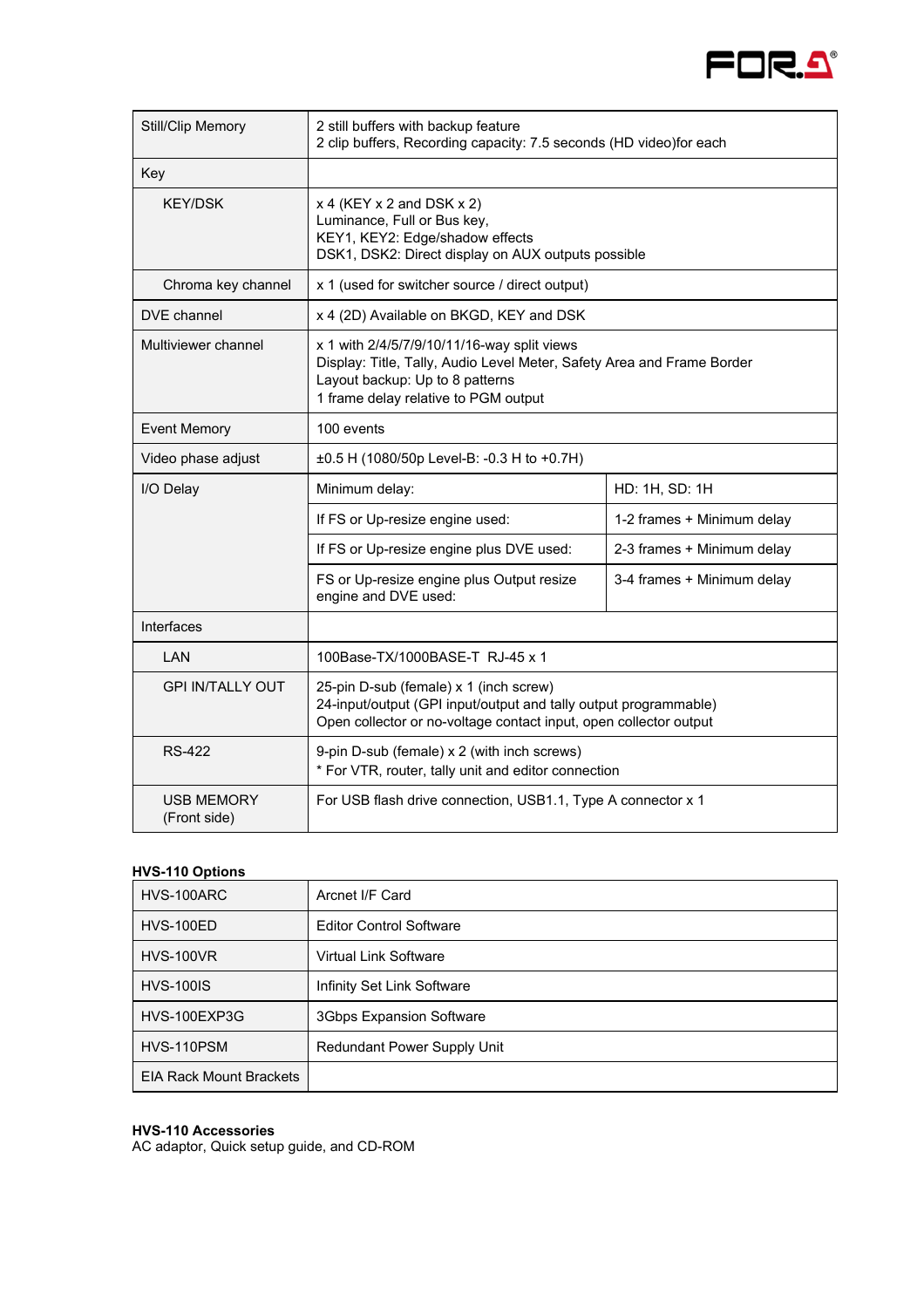

# **HANABI Series Options**

| HVS-AUX16A/16B/16C/16D/32A/64A | AUX Bus Control Box (Ethernet connection)             |
|--------------------------------|-------------------------------------------------------|
| HVS-TALR32                     | Tally Control Unit (Relay type) (via RS-422)          |
| HVS-TALOC32                    | Tally Control Unit (Open Collector type) (via RS-422) |

# **2. External Dimensions**

**HVS-100** 

(All dimensions in mm.)